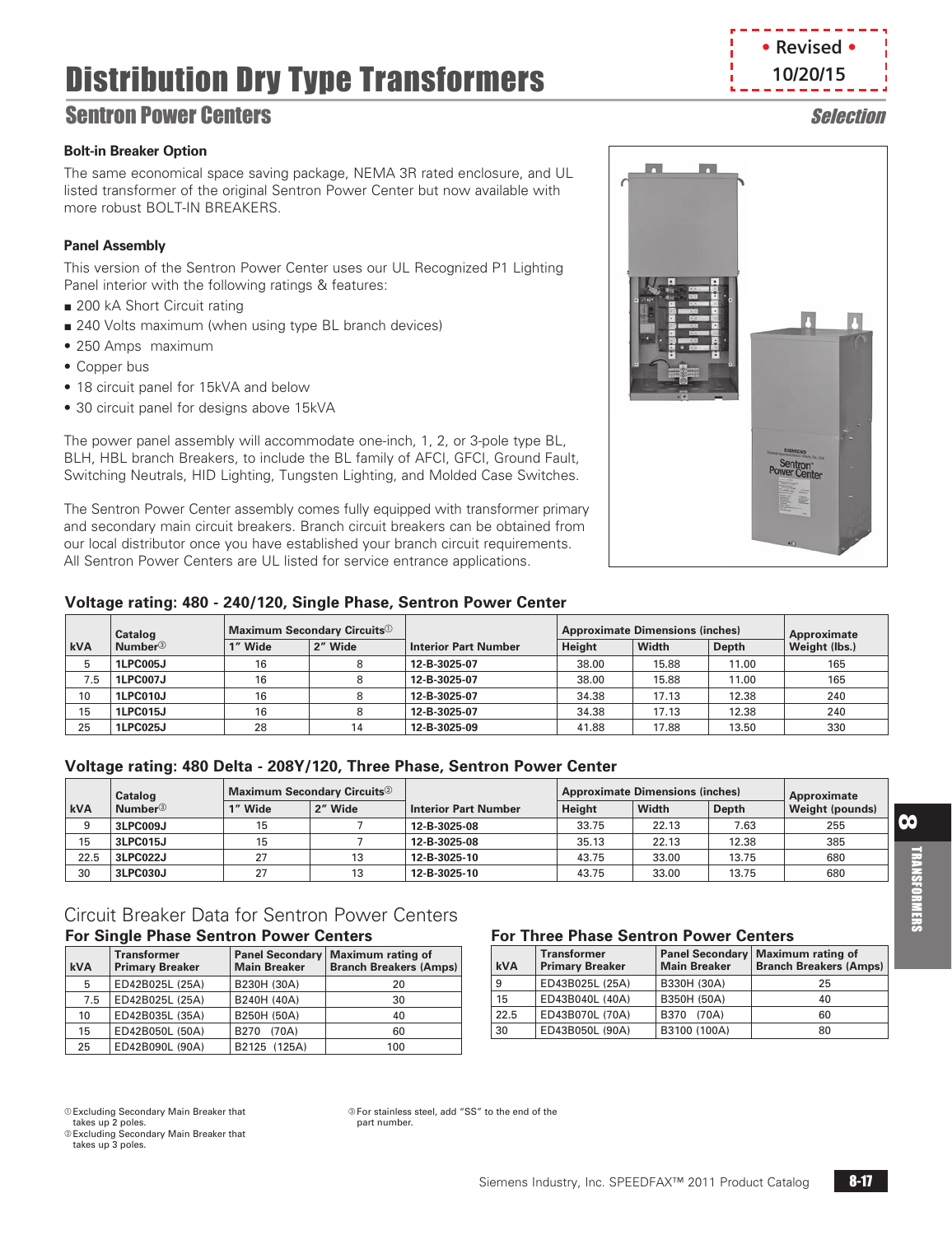# **Transformers**

# High Efficiency Transformer Selection

#### **DOE 2016 Efficiency Standards**

The Department of Energy (DOE) 10 CFR 431 has released new efficiency standards which will be put into effect January 1, 2016. These standards surpass and supersede NEMA TP1 efficiency standards. All low voltage drytype three-phase ventilated transformers from 15 kVA through 1000kVA must be manufactured to these standards after January 1, 2016. DOE 2016 standards also apply to Harmonic Mitigating Transformers (See page [8-19](#page-2-0) – [8-20\)](#page-3-0).

Transformers manufactured to DOE 2016 efficiencies must meet efficiency levels with a 35% load and temperature of 75oC. Transformers with DOE 2016 standards may have higher grade steels, different style of core, and may be of different size and weight. DOE 2016 standards do not apply to single phase, encapsulated, motor drive isolation, and auto transformers.

#### **High Efficiency Transformers**

| <b>Single Phase</b> |                       | <b>Three Phase</b> |                     |
|---------------------|-----------------------|--------------------|---------------------|
| <b>kVA</b>          | <b>TP1 Efficiency</b> | <b>kVA</b>         | DOE 2016 Efficiency |
| 15                  | 97.70%                | 15                 | 97.89%              |
| 25                  | 98.00%                | 30                 | 98.23%              |
| 37.5                | 98.20%                | 45                 | 98.40%              |
| 50                  | 98.30%                | 75                 | 98.60%              |
| 75                  | 98.50%                | 112.5              | 98.74%              |
| 100                 | 98.60%                | 150                | 98.83%              |
| 167                 | 98.70%                | 225                | 98.94%              |
| 250                 | 98.80%                | 300                | 99.02%              |
| 333                 | 98.90%                | 500                | 99.14%              |
|                     |                       | 750                | 99.23%              |
|                     |                       | 1000               | 99.28%              |

#### **NEMA TP1 Efficiency Standards**

NEMA TP1 will still be a valid efficiency standard for single phase transformers after January 1, 2016. The TP1 designs use high grade electrical steel and other features to lower flux density and reduce losses especially at average 35% loading where the TP1 measurements apply. The core construction employs the use

of high quality non-aging electrical grade silicon steel with high permeability, low hysteresis, and low eddy current losses. These characteristics are required to achieve the TP1 efficiency levels. Core laminations must be tightly assembled enabling magnetic flux densities to be kept well below the saturation point.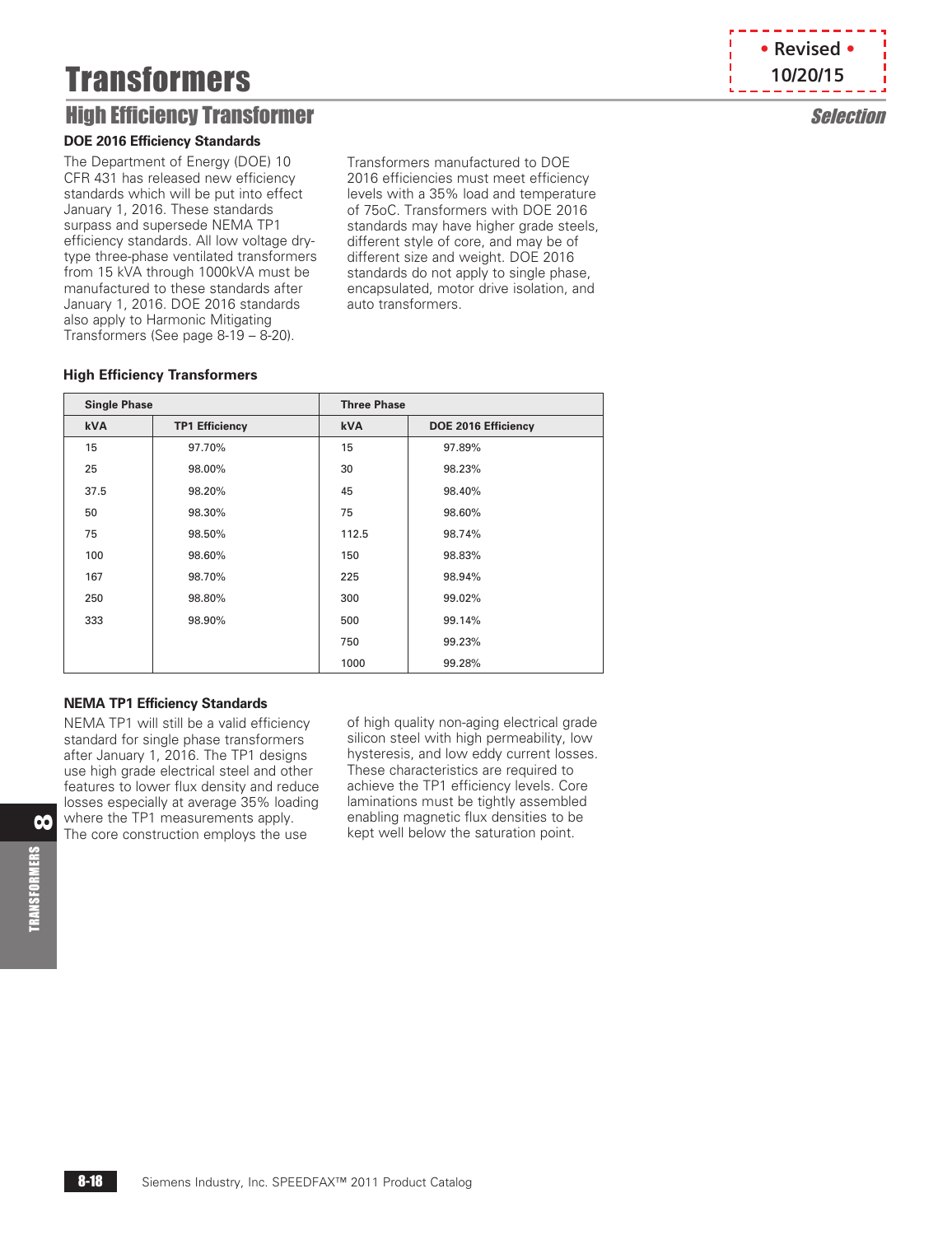# Transformers

# <span id="page-2-0"></span>Sentron Harmonic Mitigating Transformers (HD1) Selection

## **Description**

The Sentron Harmonic Mitigating Transformers (HMTs) are designed to meet the needs of modern power distribution systems that contain a large percentage of non-linear equipment that produces harmonics. Some examples of this type of equipment are computers, printers, fax machines, scanners, copiers, uninterruptible power supplies, ballast and variable frequency drives (VFD). This type of equipment generates harmonic voltages and currents because they contain AC to DC power conversion rectifiers. Harmonic voltages and currents can cause a variety of problems ranging from poor power factor, voltage distortion, capacitor resonance and motor failures to overloaded transformers and conductors.

The Sentron HMTs are specially designed to operate under high non-linear load conditions and have the additional benefit of improving the overall power system reliability.

# Application

One of the most effective ways to eliminate power system harmonics is to use a technique known as "phase shifting." In this method power system harmonics are eliminated by pairing together harmonics that have 180° relative angular displacement, which causes them to cancel one another out. This can be accomplished by a variety of means:

#### **Single Output Harmonic Mitigating Transformer (0° or -30° primary-secondary angular displacement)**

 $\blacksquare$  The primary of this transformer has a delta connection and its secondary has a special double winding connection. Although there is only one secondary three phase output, the  $3<sup>rd</sup>$ ,  $9<sup>th</sup>$  and  $15<sup>th</sup>$ harmonic currents are prevented from circulating in the primary windings by canceling their magnetic fluxes at low impedance with the double winding secondary, reducing voltage distortions to the loads.

- $\blacksquare$  When two transformers with this type of connection, 0° and -30° displacement, are used in parallel. the  $3<sup>rd</sup>$ ,  $9<sup>th</sup>$  and  $15<sup>th</sup>$  harmonic currents are canceled as previously described, and additionally the  $5<sup>th</sup>$  and  $7<sup>th</sup>$  harmonic currents are cancelled in the electrical supply common to both transformers due to their relative 30° phase shift.
- If a single harmonic mitigating transformer (0°) is used in an existing or new system utilizing standard delta-wye transformers (-30°), the 5<sup>th</sup> and 7<sup>th</sup> harmonic currents originating from the HMT transformer  $(0^{\circ})$  will attempt to cancel the  $5<sup>th</sup>$  and  $7<sup>th</sup>$ harmonic currents originating from the standard delta-wye transformer (-30°). This reduces the overall  $5<sup>th</sup>$  and  $7<sup>th</sup>$ harmonics present in the system, with the actual reduction dependent on the magnitudes of the secondary loads.

# **Benefits**

Elimination of undesirable harmonics by using the Siemens Sentron HMTs is an effective solution to the power quality problems encountered by today's power system professionals. By treating the harmonics at their source, using advanced technology, installation problems can be avoided and overall system reliability improved. The Sentron HMT product line provides many far reaching benefits such as lower operating cost, improved operating efficiency, reduced down-time due to outages caused by nuisance tripping, and increased equipment life due to low voltage distortions.



## Design and Construction Features

The Sentron Harmonic Mitigating Transformers comply with all applicable ANSI/IEEE standards including C57.12.91, C57.96, C57.110, CSA # C22.2 No. 47 (CUL), UL506, UL1561 as well as NEMA ST-20. The design life is 25 years at 150 degree C rise, 30 years at 115C rise and 40 years for 80C rise models. Approvals and listings include UL, CSA. with CE approval available when requested. The Sentron HMTs have capability up to the load capability up to K-20, which is achieved by harmonic cancellations in the secondary and low flux density design for protection against heat in place of design enlargement protection only. Both copper and aluminum coil windings are available and full width copper foil electrostatic shield is standard. Additional shield options are available for higher noise attenuation requirements. All HMTs have 150C rise with optional 130C, 115C and 80C winding rise designs available. All designs include vacuum impregnated polyester resin encapsulation of windings and NEMA 3R enclosures. A neutral sized at 200% of the ampacity of the secondary phase conductors for extra protection against triplens and unbalanced single phase loads. The Sentron HMT designs have DOE 2016 energy efficient rating equal to that of a non K-Factor rated transformer. Siemens HMT designs have DOE 2016 efficiency levels at 35% load @ ref temp. 75 degree C.



8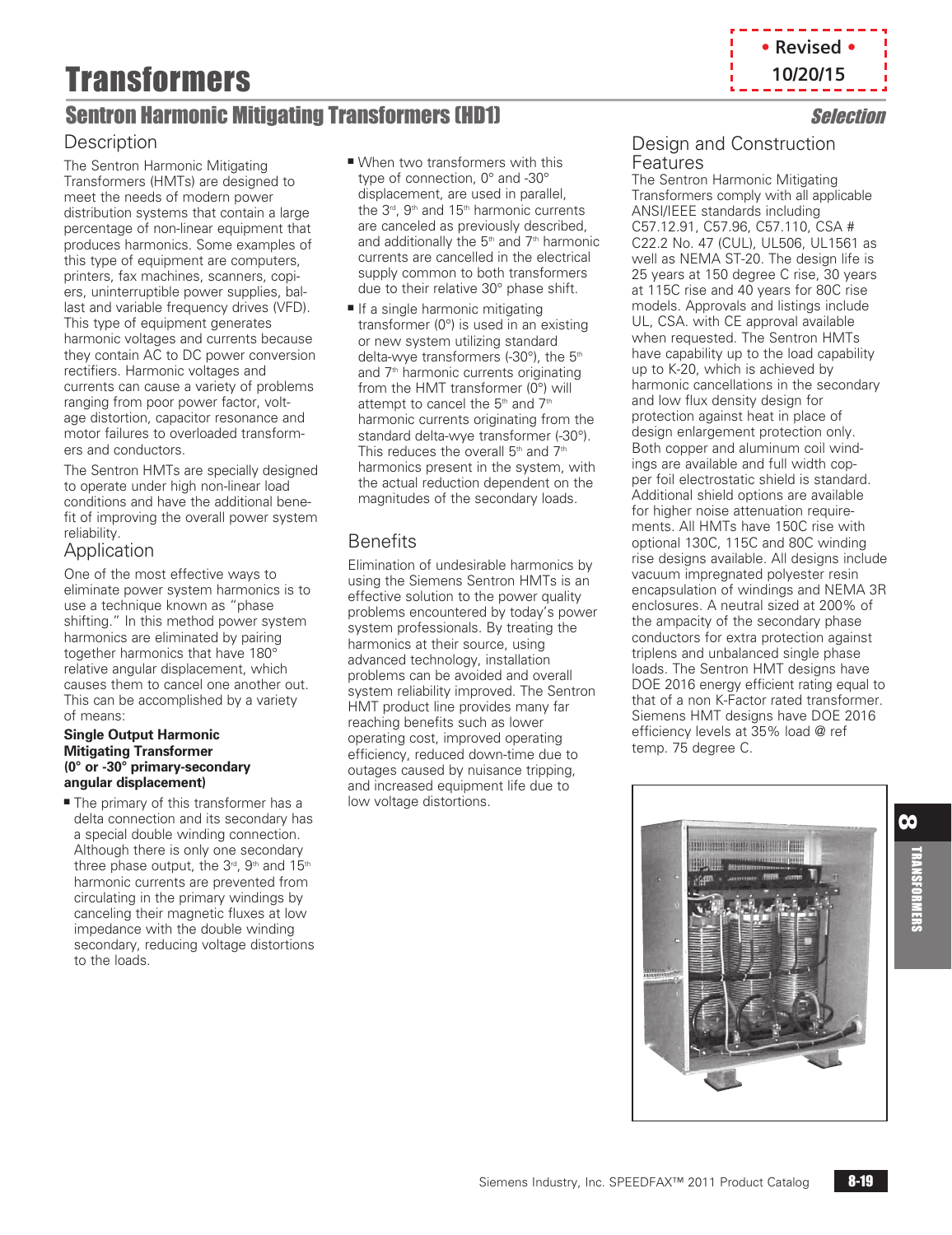# **Transformers**

# <span id="page-3-0"></span>Sentron Harmonic Mitigating Transformers (HD1) Selection

#### **Catalog Number Coding:**

Single output (1 secondary) =  $HD1$ , Phase Shift Options: HD1 followed by > (00) or (30) degree. HMT, 480 Volt Primary 208Y/120 Volt Secondary (3F3)–150C (standard), 115C and 80C Winding Rise displayed on this page. HMTs are also available with 480–480Y/277 (3F5), 208– 208Y/120 (3B3), 208–480Y/277 (3B5).

### **Standard Features Include:**

- $K-20$  Load profile rating.
- DOE 2016 Efficiencies at 35% load.
- (C) Copper windings or Aluminum windings (no suffix code).
- (ES) Electrostatic shield.
- 150 C Winding rise.

Changes after January 1, 2016: 2 output, 15 & 45 deg Lag & 130 deg C temp rise will no longer be standard. They can be provided with a special quote from MAP.

|       | 150C (Std)                                     | 115C                                           | 80C                                            |                | <b>Secondary Configuration</b> |                                  |                                             |
|-------|------------------------------------------------|------------------------------------------------|------------------------------------------------|----------------|--------------------------------|----------------------------------|---------------------------------------------|
| kVA   | <b>Rise HMT</b><br>Catalog Number <sup>1</sup> | <b>Rise HMT</b><br>Catalog Number <sup>1</sup> | <b>Rise HMT</b><br>Catalog Number <sup>1</sup> | <b>Outputs</b> | <b>Phase Shift</b>             | <b>Enclosure</b><br><b>Style</b> | <b>Optional HMT</b><br><b>Modifications</b> |
| 15    | 3F3Y015CHD100                                  | 3F3Y015FCHD100                                 | 3F3Y015BCHD100                                 |                | Zero Degree                    | Vented                           | A,B,C,D,E,F,G                               |
| 15    | 3F3Y015CHD130                                  | 3F3Y015FCHD130                                 | 3F3Y015BCHD130                                 | 1              | 30 Deg Lagging                 | Vented                           | A,B,C,D,E,F,G                               |
| 30    | 3F3Y030CHD100                                  | 3F3Y030FCHD100                                 | 3F3Y030BCHD100                                 | 1              | Zero Degree                    | Vented                           | A,B,C,D,E,F,G                               |
| 30    | 3F3Y030CHD130                                  | 3F3Y030FCHD130                                 | 3F3Y030BCHD130                                 | 1              | 30 Deg Lagging                 | Vented                           | A,B,C,D,E,F,G                               |
| 45    | 3F3Y045CHD100                                  | 3F3Y045FCHD100                                 | 3F3Y045BCHD100                                 |                | Zero Degree                    | Vented                           | A,B,C,D,E,F,G                               |
| 45    | 3F3Y045CHD130                                  | 3F3Y045FCHD130                                 | 3F3Y045BCHD130                                 | 1              | 30 Deg Lagging                 | Vented                           | A,B,C,D,E,F,G                               |
| 75    | 3F3Y075CHD100                                  | 3F3Y075FCHD100                                 | 3F3Y075BCHD100                                 | $\mathbf{1}$   | Zero Degree                    | Vented                           | A,B,C,D,E,F,G                               |
| 75    | 3F3Y075CHD130                                  | 3F3Y075FCHD130                                 | 3F3Y075BCHD130                                 | 1              | 30 Deg Lagging                 | Vented                           | A,B,C,D,E,F,G                               |
| 112.5 | 3F3Y112CHD100                                  | 3F3Y112FCHD100                                 | 3F3Y112BCHD100                                 |                | Zero Degree                    | Vented                           | A,B,C,D,E,F,G                               |
| 112.5 | 3F3Y112CHD130                                  | 3F3Y112FCHD130                                 | 3F3Y112BCHD130                                 | 1              | 30 Deg Lagging                 | Vented                           | A,B,C,D,E,F,G                               |
| 150   | 3F3Y150CHD100                                  | 3F3Y150FCHD100                                 | 3F3Y150BCHD100                                 | 1              | Zero Degree                    | Vented                           | A,B,C,D,E,F,G                               |
| 150   | 3F3Y150CHD130                                  | 3F3Y150FCHD130                                 | 3F3Y150BCHD130                                 | $\mathbf{1}$   | 30 Deg Lagging                 | Vented                           | A,B,C,D,E,F,G                               |
| 225   | 3F3Y225CHD100                                  | 3F3Y225FCHD100                                 | 3F3Y225BCHD100                                 |                | Zero Degree                    | Vented                           | A,B,C,D,E,F,G                               |
| 225   | 3F3Y225CHD130                                  | 3F3Y225FCHD130                                 | 3F3Y225BCHD130                                 |                | 30 Deg Lagging                 | Vented                           | A,B,C,D,E,F,G                               |
| 300   | 3F3Y300CHD100                                  | 3F3Y300FCHD100                                 | 3F3Y300BCHD100                                 |                | Zero Degree                    | Vented                           | A,B,C,D,E,F,G                               |
| 300   | 3F3Y300CHD130                                  | 3F3Y300FCHD130                                 | 3F3Y300BCHD130                                 |                | 30 Deg Lagging                 | Vented                           | A,B,C,D,E,F,G                               |
| 500   | 3F3Y500CHD100                                  | 3F3Y500FCHD100                                 | 3F3Y500BCHD100                                 | 1              | Zero Degree                    | Vented                           | C.D.E.F.G                                   |
| 500   | 3F3Y500CHD130                                  | 3F3Y500FCHD130                                 | 3F3Y500BCHD130                                 |                | 30 Deg Lagging                 | Vented                           | C, D, E, F, G                               |

#### **Optional Modifications Table for HMTs Thermal Sensors 170° C= (TS7), 185° C= (TS8) or 200° C= (TS0) G** TS7 = 1 sensor center coil **G** TS72 = 2 sensors center coil **G** TS76 = 6 sensors, (2) on each coil **G** TS8 = 1 sensor center coil **G** TS82 = 2 sensors center coil **G** TS86 = 6 sensors, (2) on each coil **G** TS0 = 1 sensor center coil **G** TS02 = 2 sensors center coil **G** TS06 = 6 sensors, (2) on each coil **Sound Level A** LN3= (3dB below NEMA standard) **B** LN5= (5dB below NEMA standard) **Attenuation—Single shield—60dB Common Mode Std. C** ES2= Double shield—80dB Common Mode > **Filtering & Attenuation E** TV= Secondary side TVSS (100kA & 200kA available) with common mode noise attenuation **F** TB= Terminal Block

**Contact Sales Office for pricing. ES2 ES2 Common Mode:** 

88

TRANSFORMERS

**TRANSFORMERS** 

100dB: Between 60 Hz - 1 kHz 90 dB: Between 1 kHz – 10 kHz 20dB: @ 100 kHz 80dB: Between 10 kHz – 1000 kHz 40db: @ 1000 kHz

Transverse Mode:<br>10dB: @ 10kHz<br>20dB: @ 100 kHz

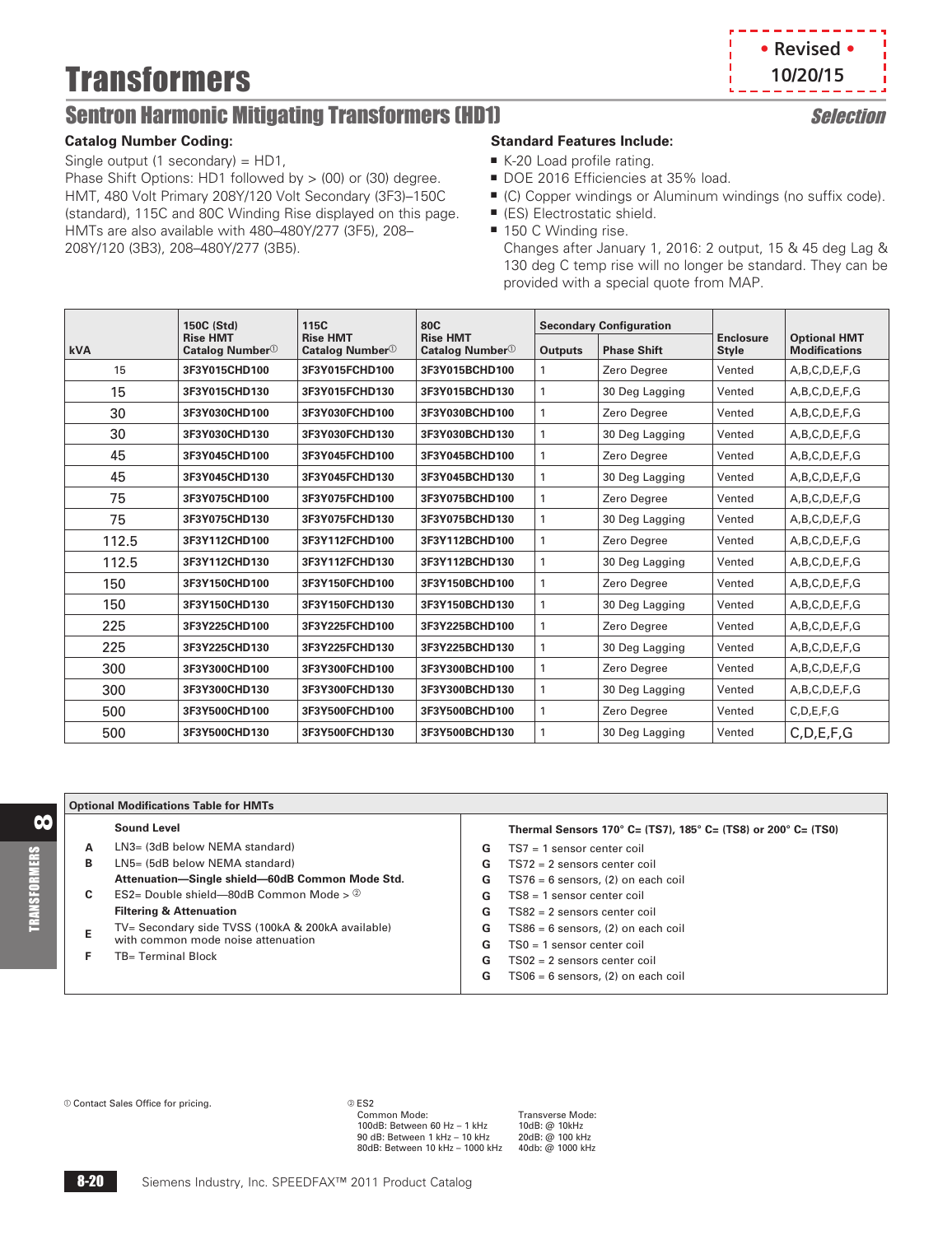# **• Revised • 10/20/15**

# Warehouse Stock Selection



# Buck-Boost Application Description and Selection

The Buck-Boost Transformer has four separate windings, two-windings in the primary and two-windings in the secondary. The unit is designed for use as an insulating transformer or as an autotransformer. As an autotransformer the unit can be connected to Buck (decrease) or Boost (increase) a supply voltage. When connected in either the Buck or Boost mode, the unit is no longer an insulating transformer but is an autotransformer. Units are designed for 60Hz applications (50Hz units available upon request).

Autotransformers are more economical and physically smaller than equivalent twowinding transformers and are designed to carry the same function as two-winding transformers, with the exception of isolating two circuits. Since autotransformers may transmit line disturbances directly, they may be prohibited in some areas by local building codes. Before applying them, care should be taken to assure that they are acceptable according to local code.

**NOTE:** Autotransformers are not used in closed delta connections as they introduce into the circuit a phase shift which makes them uneconomical.

As insulating transformers these units can accommodate a high voltage of 120, 240 or 480 volts. For units with two 12 volt secondaries, two 16 volt secondaries, or two 24 volt secondaries, the output can be wired for either secondary voltage, or for 3-wire secondary. The unit is rated (kVA) as any conventional transformer.

# **Operation**

Electrical and electronic equipment is designed to operate on a standard supply voltage. When the supply voltage is constantly too high or too low, (usually greater than  $\pm$  5%), the equipment fails to operate at maximum efficiency. A Buck-Boost transformer is a simple and economical means of correcting this off-standard

voltage up to ± 20%. A Buck-Boost transformer will NOT, however, stabilize a fluctuating voltage. Buck-Boost transformers are suitable for use in a three phase autotransformer bank in either direction to supply 3-wire loads. They are also suitable for use in a three phase autotransformer bank which provides a neutral return for unbalanced current. They are NOT suitable for use in a three phase autotransformer bank to supply a 4-wire unbalanced load when the source is a 3-wire circuit.

# Construction

Buck-Boost Transformers are contained within a NEMA 3R, non-ventilated weatherproof enclosure. Wiring compartments are located at the bottom. Core and coil assemblies are encapsulated. Insulation system temperature is 130° C and the widing temperature rise is 95° C for units up through 1 kVA. Insulation system temperature is 180° C and the winding temperature rise is 135° C for units 1.5 kVA and above.

## How To Select The Proper Transformer

To select the proper Transformer for Buck-Boost applications, determine:

- 1. Input line voltage The voltage that you want to buck (decrease) or boost (increase). This can be found by measuring the supply line voltage with a voltmeter.
- 2. Load voltage The voltage at which your equipment is designed to operate. This is listed on the nameplate of the load equipment.
- 3. Load kVA or Load Amps You do not need to know both — one or the other is sufficient for selection purposes. This information usually can be found on the nameplate of the equipment that you want to operate.
- 4. Number of phases Single or three phase line and load should match because a transformer is not capable of converting single to three phase. It is however a common application to make a single phase transformer connection from a three phase supply by use of one leg of the three phase supply circuit. Care must always be taken not to overload the leg of the three phase supply. This is particularly true in a Buck-Boost application because the supply must provide for the load kVA, not just the nameplate rating of the Buck-Boost transformer.
- 5. Frequency The supply line frequency must be the same as the frequency of the equipment to be operated — either 50 or 60 cycles.

# How To Use Selection Charts

- 1. Choose the selection table with the correct number of phases for single or three phase applications.
- 2. Line/Load voltage combinations are listed across the top of the selection table. Select a line/load voltage combination which comes closest to matching your applications.
- 3. Follow the selected column down until you find either the kVA or load amps of your application. If you do not find the exact value, go on the next highest rating.
- 4. Now follow across the table to the far lefthand side to find the catalog number and the kVA of the transformer you need.
- 5. Follow the column of your line/load voltage to the bottom to find the connection diagram for this application. **NOTE:** Connection diagrams show low voltage and high voltage connection terminals. Either can be input or output depending on Buck or Boost application.
- 6. In the case of three phase loads either two or three single phase transformers are required as indicated in the "quantity required" line at the bottom of the table. The selection is dependent on whether a Wye connected bank of three transformers with a neutral is required or whether an open Delta connected bank of two ransformers for a Delta connected load will be suitable.
- 7. For line/load voltage not listed on the selection tables, use the pair listed on the table that is slightly above your application for reference. Then apply the first formula at the bottom of the table to determine "new" output voltage. The new kVA rating can be found using the second formula.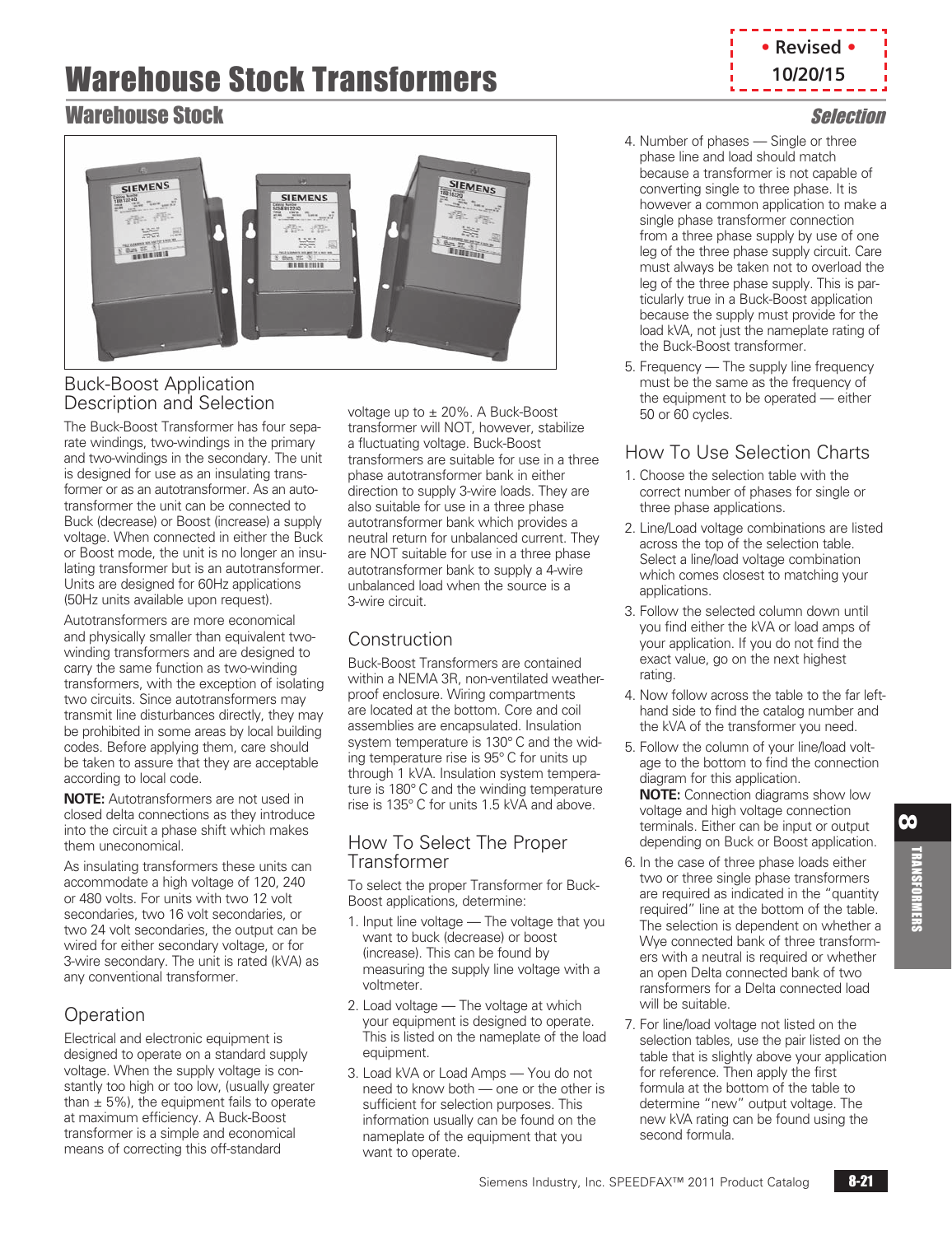**• Revised • 10/20/15**п

J.

# **Buck-Boost** Selection

## **120** @ **240 Volts Primary — 12/24 Volts Secondary, 60 Hz, No Taps, Wall Mounted**

| Single Phase - Table 1              |                                 |            | <b>Boosting</b> |        |        |        |        |        |        |        | <b>Bucking</b> |        |        |        |        |        |
|-------------------------------------|---------------------------------|------------|-----------------|--------|--------|--------|--------|--------|--------|--------|----------------|--------|--------|--------|--------|--------|
| Catalog<br>Number*                  | Line Voltage<br>(Available)     |            | 96              | 100    | 105    | 109    | 189    | 208    | 215    | 220    | 125            | 132    | 229    | 245    | 250    | 252    |
| Insulating<br>Transformer<br>Rating | <b>Load Voltage</b><br>(Output) |            | 115             | 120    | 115    | 120    | 208    | 229    | 237    | 242    | 114            | 120    | 208    | 222    | 227    | 240    |
| 050BB1224J                          | Load                            | kVA        | .24             | .25    | .50    | .50    | .43    | .48    | .49    | .50    | .52            | .55    | .48    | .51    | .52    | 1.05   |
| .050 kVA                            |                                 | Amps       | 2.08            | 2.08   | 4.17   | 4.17   | 2.08   | 2.08   | 2.08   | 2.08   | 4.59           | 4.59   | 2.29   | 2.29   | 2.29   | 4.38   |
| 100BB1224J                          | Load                            | kVA        | .48             | .50    | .96    | 1.00   | .87    | .95    | .99    | 1.01   | 1.04           | 1.10   | .95    | 1.02   | 1.04   | 2.10   |
| .100 kVA                            |                                 | Amps       | 4.17            | 4.17   | 8.33   | 8.33   | 4.17   | 4.17   | 4.17   | 4.17   | 9.16           | 9.16   | 4.58   | 4.58   | 4.58   | 8.75   |
| 150BB1224J                          | Load                            | kVA        | .72             | .75    | 1.44   | 1.50   | 1.30   | 1.43   | 1.48   | 1.51   | 1.55           | 1.65   | 1.43   | 1.53   | 1.56   | 3.15   |
| .150 kVA                            |                                 | Amps       | 6.25            | 6.25   | 12.50  | 12.50  | 6.25   | 6.25   | 6.25   | 6.25   | 13.75          | 13.75  | 6.88   | 6.88   | 6.88   | 13.13  |
| 205BB1224J                          | Load                            | <b>kVA</b> | 1.19            | 1.25   | 2.40   | 2.50   | 2.17   | 2.38   | 2.47   | 2.52   | 2.60           | 2.75   | 2.38   | 2.54   | 2.60   | 5.25   |
| .250 kVA                            |                                 | Amps       | 10.42           | 10.42  | 20.83  | 20.83  | 10.42  | 10.42  | 10.42  | 10.42  | 22.92          | 22.92  | 11.46  | 11.46  | 11.46  | 21.88  |
| 505BB1224J                          | Load                            | kVA        | 2.37            | 2.50   | 4.80   | 5.00   | 4.33   | 4.77   | 4.94   | 5.04   | 5.18           | 5.50   | 4.77   | 5.09   | 5.20   | 10.50  |
| .500 kVA                            |                                 | Amps       | 20.83           | 20.83  | 41.67  | 41.67  | 20.83  | 20.83  | 20.83  | 20.83  | 45.83          | 45.83  | 22.92  | 22.92  | 22.92  | 43.75  |
| 705BB1224J                          | Load                            | <b>kVA</b> | 3.56            | 3.75   | 7.19   | 7.50   | 6.50   | 7.15   | 7.41   | 7.56   | 7.77           | 8.25   | 7.15   | 7.63   | 7.80   | 15.75  |
| .750 kVA                            |                                 | Amps       | 31.25           | 31.25  | 62.50  | 62.50  | 31.25  | 31.25  | 31.25  | 31.25  | 68.75          | 68.75  | 34.38  | 34.38  | 34.38  | 65.63  |
| 1BB1224J                            | Load                            | kVA        | 4.75            | 5.00   | 9.58   | 10.00  | 8.67   | 9.53   | 9.88   | 10.08  | 10.36          | 11.00  | 9.53   | 10.17  | 10.40  | 21.00  |
| 1.00 kVA                            |                                 | Amps       | 41.67           | 41.67  | 83.33  | 83.33  | 41.67  | 41.67  | 41.67  | 41.67  | 91.66          | 91.66  | 45.83  | 45.83  | 45.83  | 87.50  |
| 105BB1224J                          | Load                            | <b>kVA</b> | 7.13            | 7.50   | 14.38  | 15.00  | 13.00  | 14.30  | 14.81  | 15.13  | 15.54          | 16.50  | 14.30  | 15.26  | 15.61  | 31.50  |
| 1.50 kVA                            |                                 | Amps       | 62.50           | 62.50  | 125.00 | 125.00 | 62.50  | 62.50  | 62.50  | 62.50  | 137.50         | 137.50 | 68.75  | 68.75  | 68.75  | 131.25 |
| 2BB1224J                            | Load                            | <b>kVA</b> | 9.50            | 10.00  | 19.17  | 20.00  | 17.33  | 19.07  | 19.75  | 20.17  | 20.72          | 22.00  | 19.07  | 20.35  | 20.81  | 42.00  |
| 2.00 kVA                            |                                 | Amps       | 83.33           | 83.33  | 166.66 | 166.66 | 83.33  | 83.33  | 83.33  | 83.33  | 183.33         | 183.33 | 91.66  | 91.66  | 91.66  | 175.00 |
| 3BB1224J                            | Load                            | kVA        | 14.25           | 15.00  | 28.75  | 30.00  | 26.00  | 28.60  | 29.63  | 30.25  | 31.08          | 33.00  | 28.60  | 30.53  | 31.21  | 63.00  |
| 3.00 kVA                            |                                 | Amps       | 125.00          | 125.00 | 250.00 | 250.00 | 125.00 | 125.00 | 125.00 | 125.00 | 275.00         | 275.00 | 137.50 | 137.50 | 137.50 | 262.50 |
| 5BB1224J                            | Load                            | kVA        | 23.75           | 25.00  | 47.92  | 50.00  | 43.33  | 47.67  | 49.37  | 50.42  | 51.79          | 55.00  | 47.67  | 50.88  | 52.02  | 105.00 |
| 5.00 kVA                            |                                 | Amps       | 208.33          | 208.33 | 416.66 | 416.66 | 208.33 | 208.33 | 208.33 | 208.33 | 458.33         | 458.33 | 229.17 | 229.17 | 229.17 | 437.50 |
| Connection Diagram (pg. 8-25)       |                                 |            | <sub>R</sub>    | B      | A      | A      | D      | D.     | D.     | D.     | D.             | A      | D      | D      | D      | C      |

| Three Phase - Table 2               |                                 |      | <b>Boosting</b> |              |              |              |              |              |                |                |                | <b>Bucking</b> |                |        |                |                |
|-------------------------------------|---------------------------------|------|-----------------|--------------|--------------|--------------|--------------|--------------|----------------|----------------|----------------|----------------|----------------|--------|----------------|----------------|
| Catalog<br>Number*                  | Line Voltage<br>(Available)     |      | 189Y/<br>109    | 195Y/<br>113 | 200Y/<br>115 | 208Y/<br>120 | 416Y/<br>240 | 416Y/<br>240 | 189            | 208            | 220            | 218            | 229            | 250    | 255            | 264            |
| Insulating<br>Transformer<br>Rating | <b>Load Voltage</b><br>(Output) |      | 208Y/<br>120    | 234Y/<br>135 | 240Y/<br>139 | 229Y/<br>132 | 458Y/<br>264 | 437Y/<br>252 | 208            | 229            | 242            | 208            | 208            | 227    | 232            | 240            |
| 050BB1224J                          | Load                            | kVA  | 1.50            | .84          | .86          | 1.65         | 1.65         | 3.15         | .75            | .83            | .87            | 1.58           | .83            | .90    | .92            | .95            |
| .050 kVA                            |                                 | Amps | 4.17            | 2.08         | 2.08         | 4.17         | 2.08         | 4.17         | 2.08           | 2.08           | 2.08           | 4.39           | 2.29           | 2.29   | 2.29           | 2.29           |
| 100BB1224J                          | Load                            | kVA  | 3.00            | 1.69         | 1.73         | 3.30         | 3.30         | 6.29         | 1.50           | 1.65           | 1.75           | 3.15           | 1.65           | 1.80   | 1.84           | 1.90           |
| .100 kVA                            |                                 | Amps | 8.33            | 4.17         | 4.17         | 8.33         | 4.17         | 8.33         | 4.17           | 4.17           | 4.17           | 8.75           | 4.58           | 4.58   | 4.58           | 4.58           |
| 150BB1224J                          | Load                            | kVA  | 4.50            | 2.54         | 2.60         | 4.96         | 4.96         | 9.44         | 2.26           | 2.48           | 2.62           | 4.73           | 2.48           | 2.71   | 2.76           | 2.86           |
| .150 kVA                            |                                 | Amps | 12.50           | 6.25         | 6.25         | 12.50        | 6.25         | 12.50        | 6.25           | 6.25           | 6.25           | 13.13          | 6.88           | 6.88   | 6.88           | 6.88           |
| 205BB1224J                          | Load                            | kVA  | 7.50            | 4.22         | 4.33         | 8.30         | 8.25         | 15.75        | 3.75           | 4.13           | 4.37           | 7.88           | 4.13           | 4.50   | 4.61           | 4.76           |
| .250 kVA                            |                                 | Amps | 20.83           | 10.42        | 10.42        | 20.83        | 10.42        | 20.83        | 10.42          | 10.42          | 10.42          | 21.88          | 11.46          | 11.46  | 11.46          | 11.46          |
| 505BB1224J                          | Load                            | kVA  | 15.01           | 8.44         | 8.66         | 16.60        | 16.50        | 31.50        | 7.50           | 8.26           | 8.73           | 15.76          | 8.26           | 9.01   | 9.21           | 9.53           |
| .500 kVA                            |                                 | Amps | 41.67           | 20.83        | 20.83        | 41.67        | 20.83        | 41.67        | 20.83          | 20.83          | 20.83          | 43.75          | 22.92          | 22.92  | 22.92          | 22.92          |
| 705BB1224J                          | Load                            | kVA  | 22.52           | 12.67        | 12.99        | 24.90        | 24.75        | 47.25        | 11.26          | 12.39          | 13.10          | 23.64          | 12.39          | 13.52  | 13.82          | 14.29          |
| .750 kVA                            |                                 | Amps | 62.50           | 31.25        | 31.25        | 62.50        | 31.25        | 62.50        | 31.25          | 31.25          | 31.25          | 65.63          | 34.38          | 34.38  | 34.38          | 34.38          |
| 1BB1224J                            | Load                            | kVA  | 30.02           | 16.89        | 17.32        | 33.20        | 33.00        | 63.00        | 15.01          | 16.51          | 17.47          | 31.52          | 16.51          | 18.02  | 18.42          | 19.05          |
| 1.00 kVA                            |                                 | Amps | 83.33           | 41.67        | 41.67        | 83.33        | 41.67        | 83.33        | 41.67          | 41.67          | 41.67          | 87.50          | 45.83          | 45.83  | 45.83          | 45.53          |
| 105BB1224J                          | Load                            | kVA  | 45.03           | 25.33        | 25.98        | 49.80        | 49.50        | 94.50        | 22.52          | 24.77          | 26.20          | 47.28          | 24.77          | 27.03  | 27.63          | 28.53          |
| 1.50 kVA                            |                                 | Amps | 125.00          | 62.50        | 62.50        | 125.00       | 62.50        | 125.00       | 62.50          | 62.50          | 62.50          | 131.25         | 68.75          | 68.75  | 68.75          | 68.75          |
| 2BB1224J                            | Load                            | kVA  | 60.06           | 33.77        | 34.64        | 66.40        | 66.00        | 126.00       | 30.02          | 33.03          | 34.93          | 63.05          | 33.03          | 36.04  | 36.84          | 38.11          |
| 2.00 kVA                            |                                 | Amps | 166.67          | 83.33        | 83.33        | 166.67       | 83.33        | 166.66       | 83.33          | 83.33          | 83.33          | 175.00         | 91.67          | 91.67  | 91.67          | 91.67          |
| 3BB1224J                            | Load                            | kVA  | 90.07           | 50.66        | 51.96        | 99.59        | 99.00        | 189.00       | 45.03          | 49.54          | 52.39          | 94.57          | 49.54          | 54.06  | 55.25          | 57.16          |
| 3.00 kVA                            |                                 | Amps | 250.00          | 125.00       | 125.00       | 250.00       | 125.00       | 250.00       | 125.00         | 125.00         | 125.00         | 262.50         | 137.50         | 137.50 | 137.50         | 137.50         |
| 5BB1224J                            | Load                            | kVA  | 150.11          | 84.44        | 86.60        | 165.99       | 165.00       | 318.00       | 75.05          | 82.56          | 87.32          | 157.62         | 82.56          | 90.10  | 92.09          | 95.26          |
| 5.00 kVA                            |                                 | Amps | 416.67          | 208.33       | 208.33       | 416.67       | 208.33       | 416.66       | 208.33         | 208.33         | 208.33         | 437.50         | 229.17         | 229.17 | 229.17         | 229.17         |
| <b>Quantity Required</b>            |                                 |      | 3               | 3            | 3            | 3            | 3            | 3            | $\overline{2}$ | $\overline{2}$ | $\overline{2}$ | $\overline{2}$ | $\overline{2}$ | 2      | $\overline{2}$ | $\overline{2}$ |
|                                     | Connection Diagram (pg. 8-25)   |      | F               | E            | E            | F            | J            | K            | G              | G              | G              | H              | G              | G      | G              | G              |

\* All Buck-Boost transformers listed are available for immediate shipment.

•Output voltage for lower input voltage can be found by: Rated Output Voltage Rated Input Voltage @ Input Actual Voltage = Output New Voltage.

•Output kVA available at reduced input voltage can be found by: Actual Input Voltage × Output kVA = New kVA Rating.<br>Rated Input Voltage

•Inputs and outputs may be reversed without affecting kVA capacity. See note on page [8-25](#page-8-0)

8

TRANSFORMERS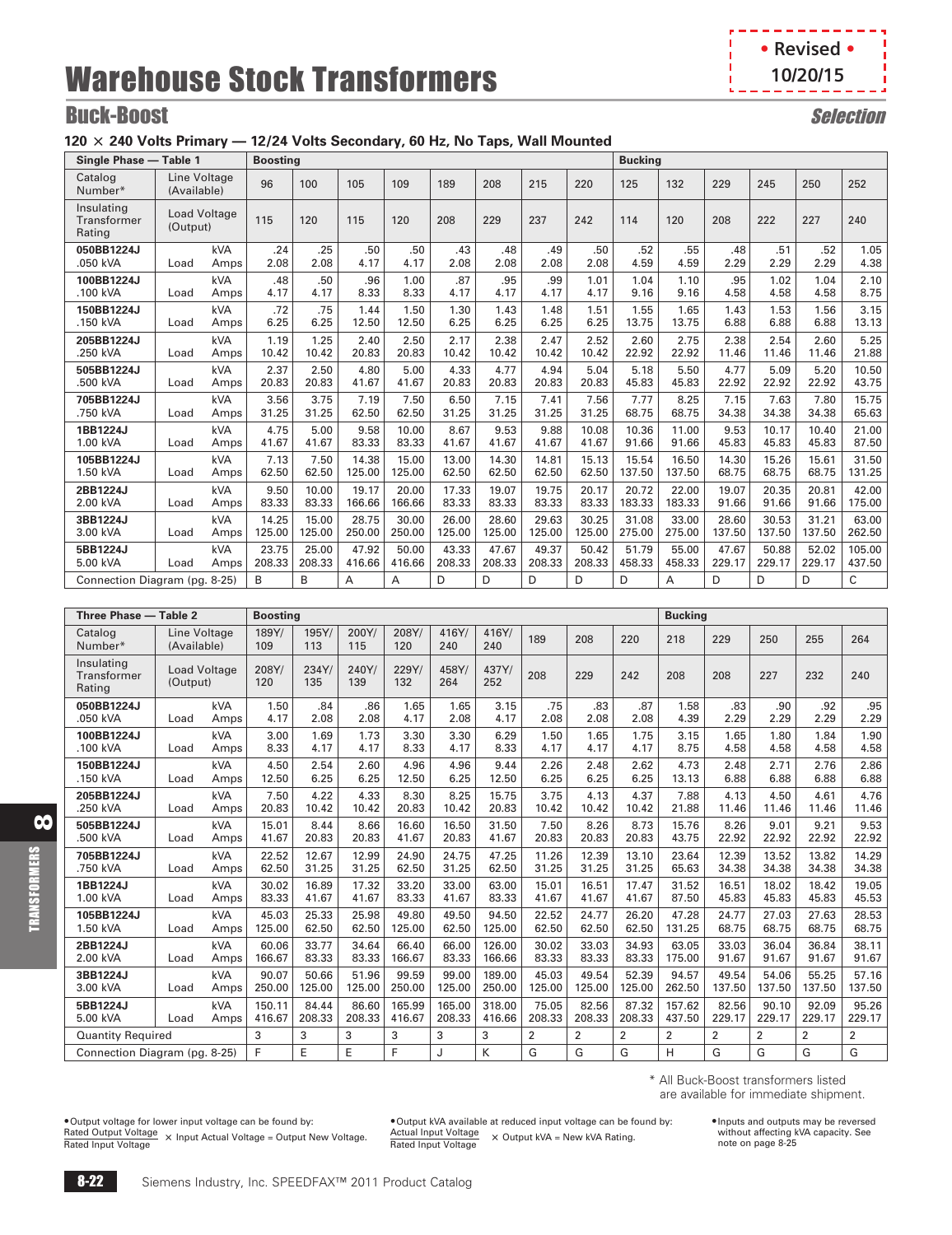- 4 **• Revised •** п **10/20/15**Ï I k. J.

# **Buck-Boost** Selection

## **120** @ **240 Volts Primary — 16/32 Volts Secondary, 60 Hz, No Taps, Wall Mounted**

|                                     | Single Phase - Table 3<br>Line Voltage |      |        |        |        |        |        |        |        |              | <b>Bucking</b> |        |        |        |        |        |
|-------------------------------------|----------------------------------------|------|--------|--------|--------|--------|--------|--------|--------|--------------|----------------|--------|--------|--------|--------|--------|
| Catalog<br>Number*                  | (Available)                            |      | 95     | 100    | 105    | 208    | 215    | 215    | 220    | 225          | 135            | 240    | 240    | 245    | 250    | 255    |
| Insulating<br>Transformer<br>Rating | <b>Load Voltage</b><br>(Output)        |      | 120    | 113    | 119    | 236    | 244    | 229    | 235    | 240          | 120            | 212    | 225    | 230    | 234    | 239    |
| 050BB1632J                          | Load                                   | kVA  | .19    | .36    | .37    | .37    | .38    | .72    | .73    | .73          | .42            | .37    | .75    | .77    | .78    | .80    |
| .050 kVA                            |                                        | Amps | 1.56   | 3.12   | 3.12   | 1.56   | 1.56   | 3.12   | 3.12   | 3.12         | 3.54           | 1.77   | 3.33   | 3.33   | 3.33   | 3.33   |
| 100BB1632J                          | Load                                   | kVA  | .38    | .72    | .74    | .74    | .76    | 1.44   | 1.46   | 1.50         | .84            | .74    | 1.50   | 1.54   | 1.56   | 1.60   |
| .100 kVA                            |                                        | Amps | 3.13   | 6.25   | 6.25   | 3.13   | 3.13   | 6.25   | 6.25   | 6.25         | 7.09           | 3.54   | 6.66   | 6.66   | 6.66   | 6.66   |
| 150BB1632J                          | Load                                   | kVA  | .56    | 1.06   | 1.12   | 1.12   | 1.14   | 2.16   | 2.20   | 2.26         | 1.26           | 1.10   | 2.26   | 2.30   | 2.34   | 2.40   |
| .150 kVA                            |                                        | Amps | 4.69   | 9.38   | 9.38   | 4.69   | 4.69   | 9.38   | 9.38   | 9.38         | 10.64          | 5.30   | 10.02  | 10.02  | 10.02  | 10.02  |
| 205BB1632J                          | Load                                   | kVA  | .94    | 1.78   | 1.86   | 1.88   | 1.91   | 3.59   | 3.67   | 3.75         | 2.11           | 1.84   | 3.75   | 3.83   | 3.90   | 3.98   |
| .250 kVA                            |                                        | Amps | 7.81   | 15.63  | 15.63  | 7.81   | 7.81   | 15.63  | 15.63  | 15.63        | 17.71          | 8.85   | 16.67  | 16.67  | 16.67  | 16.67  |
| 505BB1632J                          | Load                                   | kVA  | 1.88   | 3.56   | 3.72   | 3.75   | 3.81   | 7.19   | 7.34   | 7.50         | 4.21           | 3.68   | 7.50   | 7.67   | 7.80   | 7.97   |
| .500 kVA                            |                                        | Amps | 15.63  | 31.25  | 31.25  | 15.63  | 15.63  | 31.25  | 31.25  | 31.25        | 35.42          | 17.71  | 33.33  | 33.33  | 33.33  | 33.33  |
| 705BB1632J                          | Load                                   | kVA  | 2.81   | 5.34   | 5.58   | 5.63   | 5.72   | 10.78  | 11.02  | 11.25        | 6.32           | 5.53   | 11.25  | 11.50  | 11.70  | 11.95  |
| .750 kVA                            |                                        | Amps | 23.44  | 46.88  | 46.88  | 23.44  | 23.44  | 46.88  | 46.88  | 46.88        | 53.13          | 26.56  | 50.00  | 50.00  | 50.00  | 50.00  |
| 1BB1632J                            | Load                                   | kVA  | 3.75   | 7.13   | 7.44   | 7.50   | 7.63   | 14.38  | 14.69  | 15.00        | 8.43           | 7.37   | 15.00  | 15.33  | 15.60  | 15.93  |
| 1.00 kVA                            |                                        | Amps | 31.25  | 62.50  | 62.50  | 31.25  | 31.25  | 62.50  | 62.50  | 62.50        | 70.83          | 35.42  | 66.67  | 66.67  | 66.67  | 66.67  |
| 105BB1632J                          | Load                                   | kVA  | 5.63   | 10.69  | 11.16  | 11.25  | 11.44  | 21.56  | 22.03  | 22.50        | 12.64          | 11.05  | 22.50  | 23.00  | 23.40  | 23.90  |
| 1.50 kVA                            |                                        | Amps | 43.90  | 93.80  | 93.80  | 46.90  | 46.90  | 93.80  | 93.80  | 93.80        | 106.30         | 53.10  | 100.00 | 100.00 | 100.00 | 100.00 |
| 2BB1632J                            | Load                                   | kVA  | 7.50   | 14.25  | 14.88  | 15.00  | 15.25  | 28.75  | 29.38  | 30.00        | 16.86          | 14.73  | 30.00  | 30.67  | 31.20  | 31.87  |
| 2.00 kVA                            |                                        | Amps | 62.50  | 125.00 | 125.00 | 62.50  | 62.50  | 125.00 | 125.00 | 125.00       | 141.70         | 70.80  | 133.30 | 133.30 | 133.30 | 133.30 |
| 3BB1632J                            | Load                                   | kVA  | 11.25  | 21.38  | 22.31  | 22.50  | 22.88  | 43.13  | 44.06  | 45.00        | 25.29          | 22.10  | 45.00  | 46.00  | 46.80  | 47.80  |
| 3.00 kVA                            |                                        | Amps | 93.80  | 187.50 | 187.50 | 93.80  | 93.80  | 187.50 | 187.50 | 187.50       | 212.50         | 106.30 | 200.00 | 200.00 | 200.00 | 200.00 |
| 5BB1632J                            | Load                                   | kVA  | 18.75  | 35.63  | 37.19  | 37.50  | 38.13  | 71.88  | 73.44  | 75.00        | 42.15          | 36.83  | 75.00  | 76.67  | 78.00  | 79.67  |
| 5.00 kVA                            |                                        | Amps | 156.30 | 312.50 | 312.50 | 156.30 | 156.30 | 312.50 | 312.50 | 312.50       | 354.20         | 177.10 | 333.30 | 333.30 | 333.30 | 333.30 |
| Connection Diagram (pg. 8-25)       |                                        |      | B      | A      | A      | D      | D      | C      | C      | $\mathsf{C}$ | A              | D      | C      | C      | C      | C      |

| Three Phase - Table 4                      |             |                     | <b>Boosting</b> |              |                |                |        | <b>Bucking</b> |        |                |        |        |                |
|--------------------------------------------|-------------|---------------------|-----------------|--------------|----------------|----------------|--------|----------------|--------|----------------|--------|--------|----------------|
| Catalog<br>Number*                         | (Available) | Line Voltage        | 183Y/<br>106    | 208Y/<br>120 | 195            | 208            | 225    | 240            | 245    | 250            | 256    | 265    | 272            |
| Insulating<br><b>Transformer</b><br>Rating | (Output)    | <b>Load Voltage</b> | 208Y/<br>120    | 236Y/<br>136 | 208            | 236            | 240    | 208            | 230    | 234            | 240    | 234    | 240            |
| 050BB1632J                                 | Load        | <b>kVA</b>          | 1.13            | 1.28         | 1.13           | .62            | 1.30   | .56            | 1.33   | 1.35           | 1.39   | .72    | .74            |
| .050 kVA                                   |             | Amps                | 3.13            | 3.13         | 3.13           | 1.56           | 3.13   | 1.56           | 3.34   | 3.34           | 3.34   | 1.77   | 1.77           |
| 100BB1632J                                 | Load        | <b>kVA</b>          | 2.25            | 2.55         | 2.25           | 1.30           | 2.60   | 1.13           | 2.66   | 2.70           | 2.77   | 1.44   | 1.48           |
| .100 kVA                                   |             | Amps                | 6.25            | 6.25         | 6.25           | 3.13           | 6.25   | 3.13           | 6.67   | 6.67           | 6.67   | 3.55   | 3.55           |
| 150BB1632J                                 | Load        | <b>kVA</b>          | 3.38            | 3.83         | 3.38           | 1.95           | 3.90   | 1.69           | 3.98   | 4.05           | 4.16   | 2.15   | 2.21           |
| .150 kVA                                   |             | Amps                | 9.38            | 9.38         | 9.38           | 4.69           | 9.38   | 4.69           | 10.00  | 10.00          | 10.00  | 5.31   | 5.31           |
| 205BB1632J                                 | Load        | kVA                 | 5.63            | 6.39         | 5.63           | 3.17           | 6.50   | 2.81           | 6.64   | 6.76           | 6.93   | 3.59   | 3.68           |
| .250 kVA                                   |             | Amps                | 15.63           | 15.63        | 15.63          | 7.81           | 15.63  | 7.81           | 16.67  | 16.67          | 16.67  | 8.85   | 8.85           |
| 505BB1632J                                 | Load        | <b>kVA</b>          | 11.26           | 12.77        | 11.26          | 6.33           | 12.99  | 5.63           | 13.28  | 13.50          | 13.86  | 7.17   | 7.36           |
| .500 kVA                                   |             | Amps                | 31.25           | 31.26        | 31.25          | 15.63          | 31.25  | 15.63          | 33.33  | 33.33          | 33.33  | 17.69  | 17.71          |
| 705BB1632J                                 | Load        | <b>kVA</b>          | 16.89           | 19.16        | 16.89          | 9.50           | 19.49  | 8.44           | 19.92  | 20.26          | 20.78  | 10.76  | 11.04          |
| .750 kVA                                   |             | Amps                | 46.88           | 46.88        | 46.88          | 23.44          | 46.88  | 23.44          | 50.00  | 50.00          | 50.00  | 26.54  | 26.56          |
| 1BB1632J                                   | Load        | <b>kVA</b>          | 22.52           | 25.55        | 22.52          | 12.67          | 25.98  | 11.26          | 26.56  | 27.02          | 27.71  | 14.34  | 14.72          |
| 1.00 kVA                                   |             | Amps                | 62.50           | 62.50        | 62.50          | 31.25          | 62.50  | 31.25          | 66.67  | 66.67          | 66.67  | 35.39  | 35.42          |
| 105BB1632J                                 | Load        | <b>kVA</b>          | 33.77           | 38.32        | 33.77          | 19.00          | 38.97  | 16.89          | 39.84  | 40.53          | 41.57  | 21.52  | 22.08          |
| 1.50 kVA                                   |             | Amps                | 93.75           | 93.75        | 93.75          | 46.88          | 93.75  | 46.88          | 100.00 | 100.00         | 100.00 | 53.08  | 53.13          |
| 2BB1632J                                   | Load        | <b>kVA</b>          | 45.03           | 51.10        | 46.03          | 25.33          | 51.96  | 22.52          | 53.11  | 54.04          | 55.43  | 28.69  | 29.44          |
| 2.00 kVA                                   |             | Amps                | 125.00          | 125.00       | 125.00         | 62.50          | 125.00 | 62.50          | 133.33 | 133.33         | 133.33 | 70.78  | 70.83          |
| 3BB1632J                                   | Load        | kVA                 | 67.55           | 76.64        | 67.55          | 38.00          | 77.94  | 33.77          | 79.67  | 81.06          | 83.14  | 43.03  | 44.17          |
| 3.00 kVA                                   |             | Amps                | 187.50          | 187.50       | 187.50         | 93.75          | 187.50 | 93.75          | 200.00 | 200.00         | 200.00 | 106.17 | 106.25         |
| 5BB1632J                                   | Load        | <b>kVA</b>          | 112.58          | 127.74       | 112.58         | 63.33          | 129.90 | 56.29          | 132.79 | 135.09         | 138.56 | 71.72  | 73.61          |
| 5.00 kVA                                   |             | Amps                | 312.50          | 312.50       | 312.50         | 156.25         | 312.50 | 156.25         | 333.33 | 333.33         | 333.33 | 176.95 | 177.08         |
| <b>Quantity Required</b>                   |             |                     | 3               | 3            | $\overline{2}$ | $\overline{2}$ | 2      | $\overline{2}$ | 2      | $\overline{2}$ | 2      | 2      | $\overline{2}$ |
| Connection Diagram (pg. 8-25)              |             |                     | F               | F            | H              | G              | H      | G              | H      | H              | H      | G      | G              |

\* All Buck-Boost transformers listed are available for immediate shipment.

•Output voltage for lower input voltage can be found by: Rated Output Voltage Rated Input Voltage @ Input Actual Voltage = Output New Voltage.

•Output kVA available at reduced input voltage can be found by: Actual Input Voltage × Output kVA = New kVA Rating.<br>Rated Input Voltage

•Inputs and outputs may be reversed without affecting kVA capacity. See note on page [8-25](#page-8-0).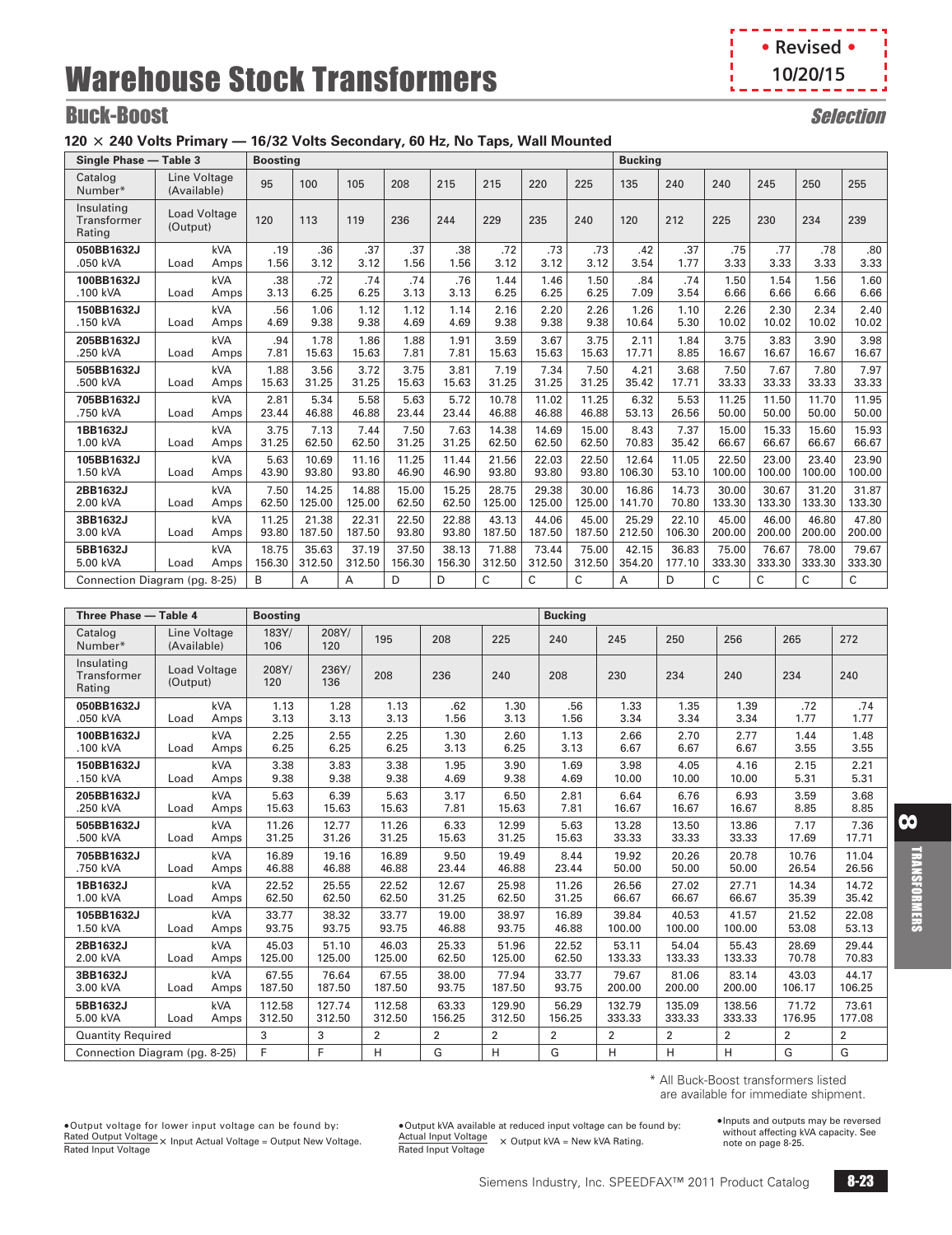**• Revised • 10/20/15**п

J.

# **Buck-Boost** Selection

## **240** @ **480 Volts Primary — 24/48 Volts Secondary, 60 Hz, No Taps, Wall Mounted**

| Single Phase - Table 5              |                                 |            | <b>Boosting</b> |        |        |        |        |        |        |        |        |        | <b>Bucking</b> |        |        |        |
|-------------------------------------|---------------------------------|------------|-----------------|--------|--------|--------|--------|--------|--------|--------|--------|--------|----------------|--------|--------|--------|
| Catalog<br>Number*                  | Line Voltage<br>(Available)     |            | 230             | 380    | 416    | 425    | 430    | 435    | 440    | 450    | 450    | 460    | 277            | 480    | 480    | 504    |
| Insulating<br>Transformer<br>Rating | <b>Load Voltage</b><br>(Output) |            | 276             | 418    | 458    | 468    | 473    | 457    | 462    | 495    | 472    | 483    | 231            | 436    | 457    | 480    |
| 050BB2448J                          | Load                            | kVA        | .29             | .44    | .48    | .49    | .49    | .95    | .96    | .52    | .98    | 1.01   | .29            | .50    | 1.00   | 1.05   |
| .050 kVA                            |                                 | Amps       | 1.04            | 1.04   | 1.04   | 1.04   | 1.04   | 2.08   | 2.08   | 1.04   | 2.08   | 2.08   | 1.25           | 1.15   | 2.19   | 2.19   |
| 100BB2448J                          | Load                            | kVA        | .58             | .87    | .95    | .97    | .99    | 1.90   | 1.93   | 1.03   | 1.97   | 2.01   | .58            | 1.00   | 2.00   | 2.10   |
| .100 kVA                            |                                 | Amps       | 2.08            | 2.08   | 2.08   | 2.08   | 2.08   | 4.17   | 4.17   | 2.08   | 4.17   | 4.17   | 2.50           | 2.29   | 4.38   | 4.38   |
| 150BB2448J                          | Load                            | kVA        | .86             | 1.31   | 1.43   | 1.46   | 1.48   | 2.86   | 2.89   | 1.55   | 2.95   | 3.02   | .86            | 1.50   | 3.00   | 3.15   |
| .150 kVA                            |                                 | Amps       | 3.13            | 3.13   | 3.13   | 3.13   | 3.13   | 6.25   | 6.25   | 3.13   | 6.25   | 6.25   | 3.75           | 3.44   | 6.56   | 6.56   |
| 205BB2448J                          | Load                            | <b>kVA</b> | 1.44            | 2.18   | 2.38   | 2.43   | 2.46   | 4.76   | 4.81   | 2.58   | 4.92   | 5.03   | 1.44           | 2.50   | 5.00   | 5.25   |
| .250 kVA                            |                                 | Amps       | 5.21            | 5.21   | 5.21   | 5.21   | 5.21   | 5.21   | 10.42  | 5.21   | 10.42  | 10.42  | 6.25           | 5.73   | 10.94  | 10.94  |
| 505BB2448J                          | Load                            | <b>kVA</b> | 2.88            | 4.35   | 4.77   | 4.87   | 4.93   | 9.52   | 9.62   | 5.16   | 9.83   | 10.06  | 2.88           | 5.00   | 10.00  | 10.50  |
| .500 kVA                            |                                 | Amps       | 10.42           | 10.42  | 10.42  | 10.42  | 10.42  | 20.83  | 20.83  | 10.42  | 20.83  | 20.83  | 12.50          | 11.46  | 21.88  | 21.88  |
| 705BB2448J                          | Load                            | kVA        | 4.31            | 6.53   | 7.15   | 7.30   | 7.39   | 14.28  | 14.44  | 7.73   | 14.75  | 15.09  | 4.31           | 7.49   | 15.00  | 15.75  |
| .750 kVA                            |                                 | Amps       | 15.63           | 15.63  | 15.62  | 15.63  | 15.63  | 31.25  | 31.25  | 15.63  | 31.25  | 31.25  | 18.75          | 17.19  | 32.81  | 32.81  |
| 1BB2448J                            | Load                            | kVA        | 5.75            | 8.71   | 9.53   | 9.74   | 9.85   | 19.04  | 19.25  | 10.31  | 19.67  | 20.13  | 5.75           | 9.99   | 20.00  | 21.00  |
| 1.00 kVA                            |                                 | Amps       | 20.83           | 20.83  | 20.83  | 20.83  | 20.83  | 41.67  | 41.67  | 20.83  | 41.67  | 41.67  | 25.00          | 22.92  | 43.75  | 43.75  |
| 105BB2448J                          | Load                            | kVA        | 8.63            | 13.06  | 14.30  | 14.61  | 14.78  | 28.56  | 28.88  | 15.47  | 29.50  | 30.19  | 8.63           | 14.99  | 30.00  | 31.50  |
| 1.50 kVA                            |                                 | Amps       | 31.25           | 31.25  | 31.25  | 31.25  | 31.25  | 62.50  | 62.50  | 31.25  | 62.50  | 62.50  | 37.50          | 34.38  | 65.63  | 65.63  |
| 2BB2448J                            | Load                            | kVA        | 11.50           | 17.42  | 19.07  | 19.48  | 19.71  | 38.08  | 38.50  | 20.63  | 39.33  | 40.25  | 11.50          | 19.98  | 40.00  | 42.00  |
| 2.00 kVA                            |                                 | Amps       | 41.67           | 41.67  | 41.67  | 41.67  | 41.67  | 83.33  | 83.33  | 41.67  | 83.33  | 83.33  | 50.00          | 45.83  | 87.50  | 87.50  |
| 3BB2448J                            | Load                            | <b>kVA</b> | 17.25           | 26.13  | 28.60  | 29.22  | 29.56  | 57.13  | 57.75  | 30.94  | 59.00  | 60.38  | 17.25          | 29.98  | 60.00  | 63.00  |
| 3.00 kVA                            |                                 | Amps       | 62.50           | 62.50  | 62.50  | 62.50  | 62.50  | 125.00 | 125.00 | 62.50  | 125.00 | 125.00 | 75.00          | 68.80  | 131.25 | 131.25 |
| 5BB2448J                            | Load                            | <b>kVA</b> | 28.75           | 43.54  | 47.67  | 48.70  | 49.30  | 95.20  | 96.20  | 51.56  | 98.30  | 100.60 | 28.80          | 50.00  | 100.00 | 105.00 |
| 5.00 kVA                            |                                 | Amps       | 104.17          | 104.17 | 104.17 | 104.17 | 104.20 | 208.30 | 208.30 | 104.17 | 208.30 | 208.30 | 125.00         | 114.60 | 218.75 | 218.75 |
|                                     | Connection Diagram (pg. 8-25)   |            | B               | D      | D      | D      | D      | C      | C      | D      | C      | C      | B              | D      | C      | C      |

| Three Phase - Table 6               |                                 |             | <b>Boosting</b> |                 |                 |                  |                |                         |                |                         | <b>Bucking</b> |                         |                  |                |                         |                 |                 |                  |
|-------------------------------------|---------------------------------|-------------|-----------------|-----------------|-----------------|------------------|----------------|-------------------------|----------------|-------------------------|----------------|-------------------------|------------------|----------------|-------------------------|-----------------|-----------------|------------------|
| Catalog<br>Number*                  | Line Voltage<br>(Available)     |             | 399Y/<br>230    | 380             | 430             | 440              | 460            | 460                     | 480            | 480                     | 440            | 440                     | 460              | 460            | 480                     | 480             | 500             | 500              |
| Insulating<br>Transformer<br>Rating | <b>Load Voltage</b><br>(Output) |             | 480Y/<br>277    | 418             | 473             | 462              | 506            | 483                     | 528            | 504                     | 400            | 419                     | 438              | 418            | 457                     | 436             | 455             | 476              |
| 050BB2448J                          | Load                            | kVA         | .86             | .75             | .85             | 1.66             | .91            | 1.74                    | .95            | 1.82                    | .79            | 1.58                    | 1.66             | .83            | 1.73                    | .86             | .90             | 1.80             |
| .050 kVA                            |                                 | Amps        | 1.04            | 1.04            | 1.04            | 2.08             | 1.04           | 2.08                    | 1.04           | 2.08                    | 1.14           | 2.18                    | 2.18             | 1.14           | 2.18                    | 1.14            | 1.14            | 2.19             |
| 100BB2448J                          | Load                            | kVA         | 1.73            | 1.51            | 1.70            | 3.33             | 1.82           | 3.48                    | 1.90           | 3.63                    | 1.59           | 3.17                    | 3.31             | 1.66           | 3.46                    | 1.73            | 1.80            | 3.61             |
| .100 kVA                            |                                 | Amps        | 2.08            | 2.08            | 2.08            | 4.16             | 2.08           | 4.16                    | 2.08           | 4.16                    | 2.29           | 4.37                    | 4.37             | 2.29           | 4.37                    | 2.29            | 2.29            | 4.38             |
| 150BB2448J                          | Load                            | <b>kVA</b>  | 2.60            | 2.26            | 2.56            | 4.99             | 2.73           | 5.22                    | 2.85           | 5.45                    | 2.38           | 4.75                    | 4.97             | 2.48           | 5.19                    | 2.59            | 2.70            | 5.41             |
| .150 kVA                            |                                 | Amps        | 3.12            | 3.13            | 3.12            | 6.24             | 3.12           | 6.25                    | 3.12           | 6.24                    | 3.43           | 6.55                    | 6.55             | 3.43           | 6.55                    | 3.43            | 3.43            | 6.56             |
| 205BB2448J                          | Load                            | <b>kVA</b>  | 4.33            | 3.77            | 4.26            | 8.32             | 4.56           | 8.70                    | 4.76           | 9.08                    | 3.96           | 7.92                    | 8.28             | 4.14           | 8.64                    | 4.32            | 4.51            | 9.02             |
| .250 kVA                            |                                 | Amps        | 5.20            | 5.21            | 5.20            | 10.40            | 5.20           | 10.40                   | 5.20           | 10.40                   | 5.72           | 10.92                   | 10.92            | 5.72           | 10.92                   | 5.72            | 5.72            | 10.94            |
| 505BB2448J                          | Load                            | kVA         | 8.60            | 7.54            | 8.52            | 16.64            | 9.11           | 17.40                   | 9.51           | 18.16                   | 7.93           | 15.85                   | 16.57            | 8.28           | 17.29                   | 8.64            | 9.02            | 18.04            |
| .500 kVA                            |                                 | Amps        | 10.40           | 10.42           | 10.40           | 20.80            | 10.40          | 20.80                   | 10.40          | 20.80                   | 11.44          | 21.84                   | 21.84            | 11.44          | 21.84                   | 11.44           | 11.44           | 21.88            |
| 705BB2448J                          | Load                            | kVA         | 12.90           | 11.31           | 12.77           | 24.97            | 13.67          | 26.10                   | 14.27          | 27.24                   | 11.89          | 23.77                   | 24.85            | 12.42          | 25.93                   | 12.96           | 13.52           | 27.06            |
| .750 kVA                            |                                 | Amps        | 15.60           | 15.63           | 15.60           | 31.20            | 15.60          | 31.20                   | 15.60          | 31.20                   | 17.16          | 32.76                   | 32.76            | 17.16          | 32.76                   | 17.16           | 17.16           | 32.81            |
| 1BB2448J                            | Load                            | kVA         | 17.30           | 15.08           | 17.03           | 33.29            | 18.23          | 34.80                   | 19.02          | 36.31                   | 15.85          | 31.70                   | 33.14            | 16.57          | 34.57                   | 17.28           | 18.03           | 36.08            |
| 1.00 kVA                            |                                 | Amps        | 20.80           | 20.83           | 20.80           | 41.60            | 20.80          | 41.60                   | 20.80          | 41.60                   | 22.88          | 43.68                   | 43.68            | 22.88          | 43.68                   | 22.88           | 22.88           | 43.75            |
| 105BB2448J                          | Load                            | kVA         | 25.90           | 22.62           | 25.55           | 49.93            | 27.34          | 52.50                   | 28.53          | 54.47                   | 23.78          | 47.55                   | 49.71            | 24.85          | 51.86                   | 25.92           | 27.05           | 54.13            |
| 1.50 kVA                            |                                 | Amps        | 31.20           | 31.25           | 31.20           | 62.40            | 31.20          | 62.40                   | 31.20          | 62.40                   | 34.32          | 65.52                   | 65.52            | 34.32          | 65.62                   | 34.32           | 34.32           | 65.63            |
| 2BB2448J                            | Load                            | kVA         | 34.60           | 30.17           | 34.07           | 66.58            | 36.46          | 69.60                   | 38.04          | 72.63                   | 31.70          | 63.40                   | 66.27            | 33.13          | 69.15                   | 34.56           | 36.06           | 72.17            |
| 2.00 kVA                            |                                 | Amps        | 41.60           | 41.67           | 41.60           | 83.20            | 41.60          | 83.20                   | 41.60          | 83.20                   | 45.76          | 87.36                   | 87.36            | 45.76          | 87.36                   | 45.76           | 45.76           | 87.50            |
| 3BB2448J                            | Load                            | <b>kVA</b>  | 52.00           | 45.25           | 51.18           | 100.03           | 54.69          | 104.57                  | 57.07          | 109.12                  | 47.63          | 95.25                   | 99.57            | 49.77          | 103.89                  | 51.92           | 54.18           | 108.25           |
| 3.00 kVA                            |                                 | Amps        | 62.50           | 62.50           | 62.50           | 125.00           | 62.50          | 125.00                  | 62.50          | 125.00                  | 68.75          | 131.25                  | 131.25           | 68.75          | 131.25                  | 68.75           | 68.75           | 131.25           |
| 5BB2448J<br>5.00 kVA                | Load                            | kVA<br>Amps | 86.10<br>104.00 | 75.42<br>104.17 | 85.17<br>104.00 | 166.44<br>208.00 | 91.15          | 174.01<br>104.00 208.00 | 95.11          | 181.57<br>104.00 208.00 | 79.26          | 158.50<br>114.40 218.40 | 165.69<br>218.40 | 82.83          | 172.87<br>114.40 218.40 | 86.39<br>114.40 | 90.16<br>114.40 | 180.42<br>218.75 |
| <b>Quantity Required</b>            |                                 |             | 3               | $\overline{2}$  | 2               | $\overline{2}$   | $\overline{2}$ | $\overline{2}$          | $\overline{2}$ | 2                       | $\overline{2}$ | $\overline{2}$          | $\overline{2}$   | $\overline{2}$ | 2                       | $\overline{2}$  | $\overline{2}$  | $\overline{2}$   |
|                                     | Connection Diagram (pg. 8-25)   |             | E               | G               | G               | H                | G              | H                       | G              | н                       | G              | н                       | H                | G              | н                       | G               | G               | н                |

\* All Buck-Boost transformers listed are available for immediate shipment.

•Output voltage for lower input can be found by: Rated Output Voltage Rated Input Voltage @ Input Actual Voltage = Output New Voltage.

•Output kVA available at reduced input voltage can be found by: Actual Input Voltage Rated Input Voltage @ Output kVA = New kVA Rating.

•Inputs and outputs may be reversed without affecting kVA capacity. See note on page [8-25](#page-8-0).

8

TRANSFORMERS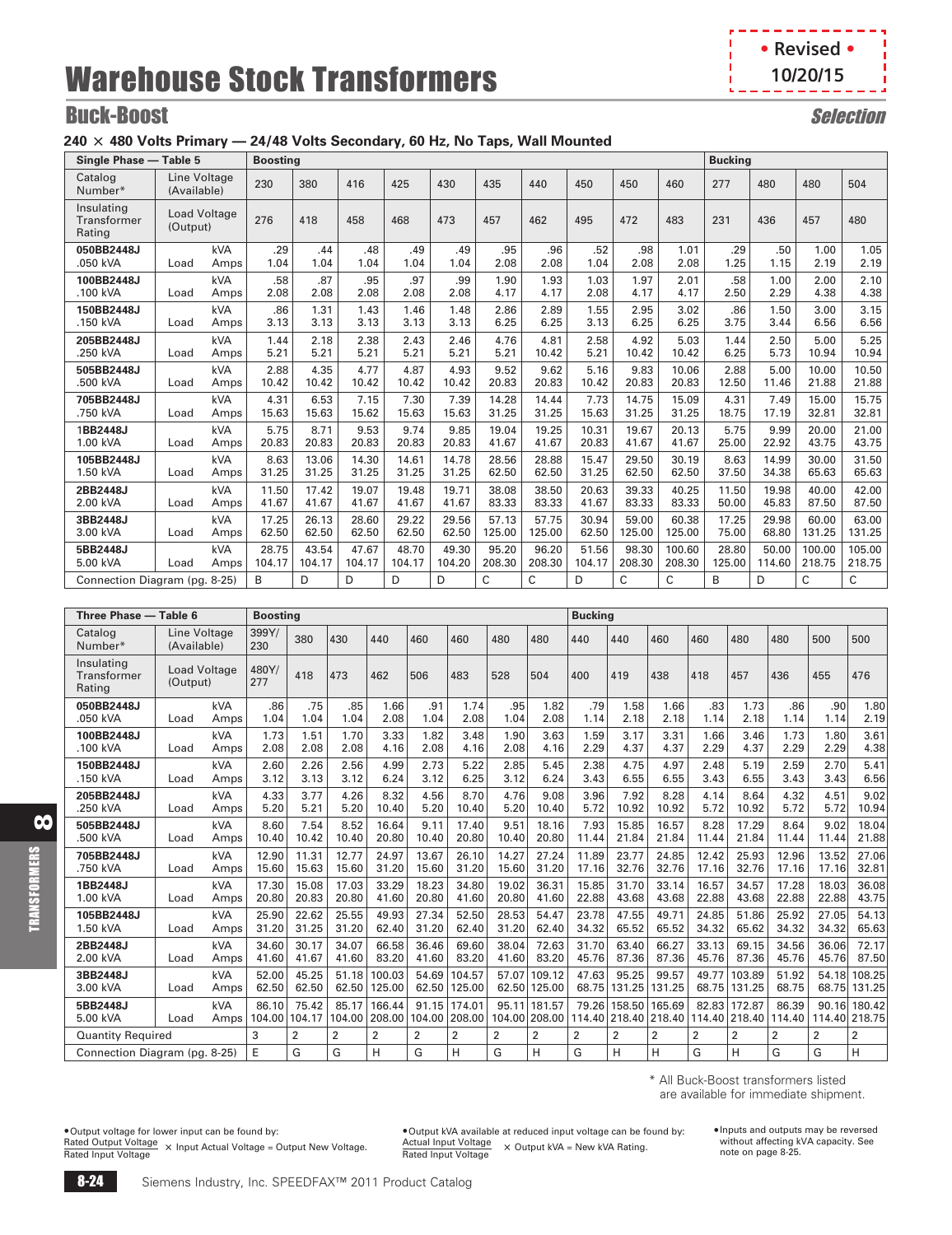# Buck-Boost Transformers







 $@$  These diagrams can only be used when the source is a 4-wire supply. b The neutral XO should not be used when the source is a

three wire supply.

<span id="page-8-0"></span>

\*Low Voltage Applications:

By using the "Standard Step-down Application" diagram at left, buck boost transformers will convert 120V or 240V to 12, 24, 16 or 32 volts and 240V or 480V to 24 or 48 volts without affecting the nameplate kVA rating of the transformer. Buck boost transformers used in this type of application will become isolation or insulating type transformers.

- •Inputs and Outputs may be reversed; kVA capacity remains constant. Exception: Cannot use 3-wire input with 4-wire output to form a neutral and does not
- apply to standard step-down applications. •Refer to NEC 450-4 for overcurrent protection of an autotransformer.

 •All applications are suitable for 60Hz only, contact factory for 50Hz information.

8

Note: